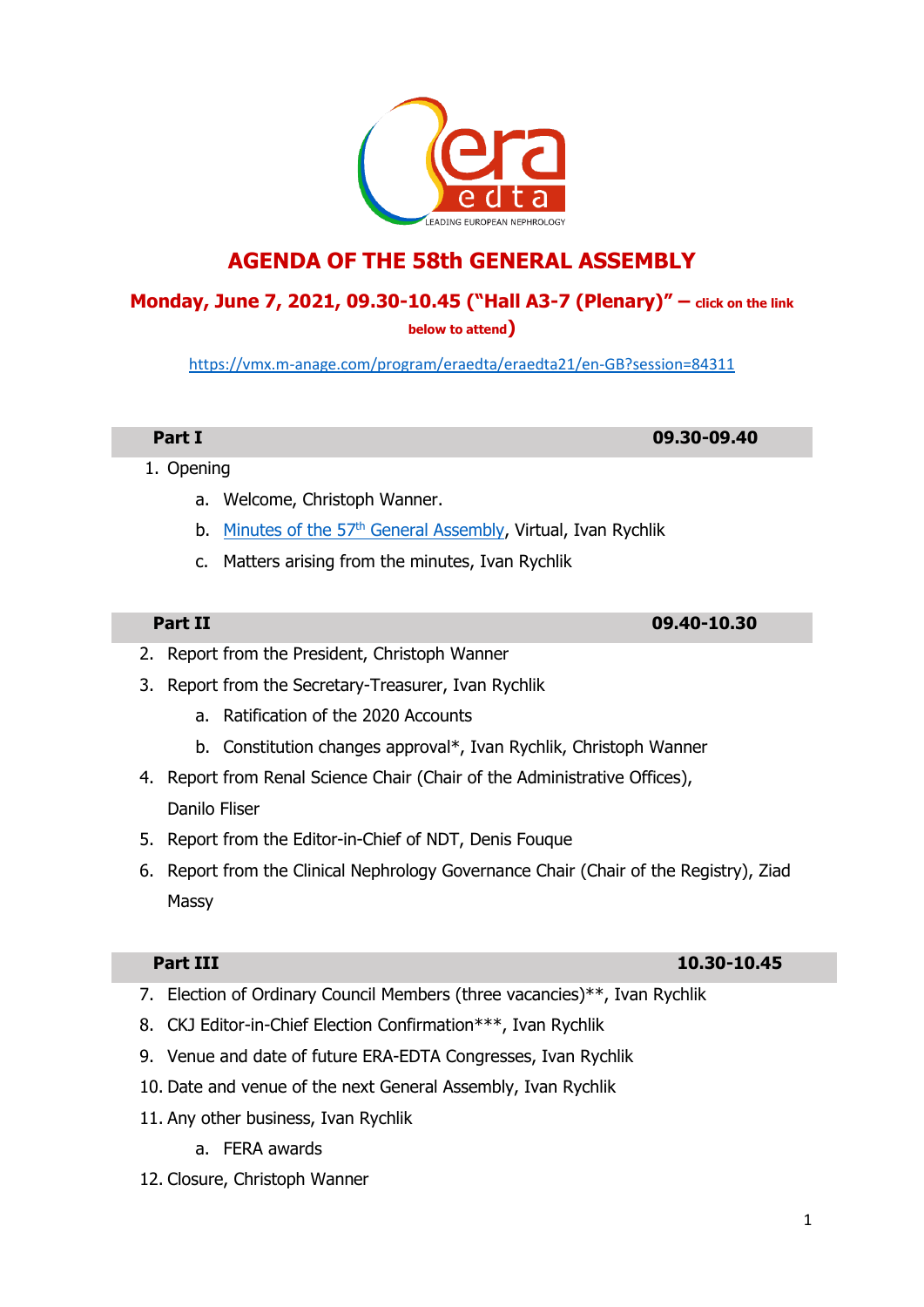# \* **ERA-EDTA Constitution Changes**

(Articles 1, 7 and 21)

# **1) Name change (Article 1, Name)**

OLD

European Renal Association - European Dialysis and Transplant Association (ERA-EDTA)

NEW

European Renal Association (ERA)

## **2) Removal of NDT Editor-in-Chief as a Trustee, making the ex-officio members 4 (instead of 5) and the ordinary members 9 (instead of 8) as well as the simplification of the names of two Ex-Officio Trustees. (Article 7, The Council.)**

## OLD

7.4 The Trustees consist of:

7.4.1 up to five Ex-Officio Trustees, including:

(a) the President,

(b) the Secretary-Treasurer,

(c) the Renal Science Chair (Chair of Administrative Offices),

(d) the Clinical Nephrology Governance Chair (Chair of the Registry), and

(e) the Editor-in-Chief of the Journal;

elected by an ordinary General Assembly in accordance with any applicable Rules;

7.4.2 up to eight Ordinary Trustees elected by an ordinary General Assembly in accordance with any applicable Rules; and

## NEW

7.4 The Trustees consist of:

7.4.1 up to five Ex-Officio Trustees, including:

(a) the President,

(b) the Secretary-Treasurer,

(c) the Renal Science Chair,

(d) the Clinical Nephrology Governance Chair, and

elected by an ordinary General Assembly in accordance with any applicable Rules;

7.4.2 up to nine Ordinary Trustees elected by an ordinary General Assembly in accordance with any applicable Rules: and

### **3) Change of address from Principal Office from Parma (Italy) to the legal registered office in London (U.K.). Article 21, Interpretation.**

OLD

**'Principal Office'** means ERA-EDTA Operative Headquarters, Via XXIV Maggio 38, 43123 Parma, Italy or any other address notified to members by the Council in accordance with this Constitution;